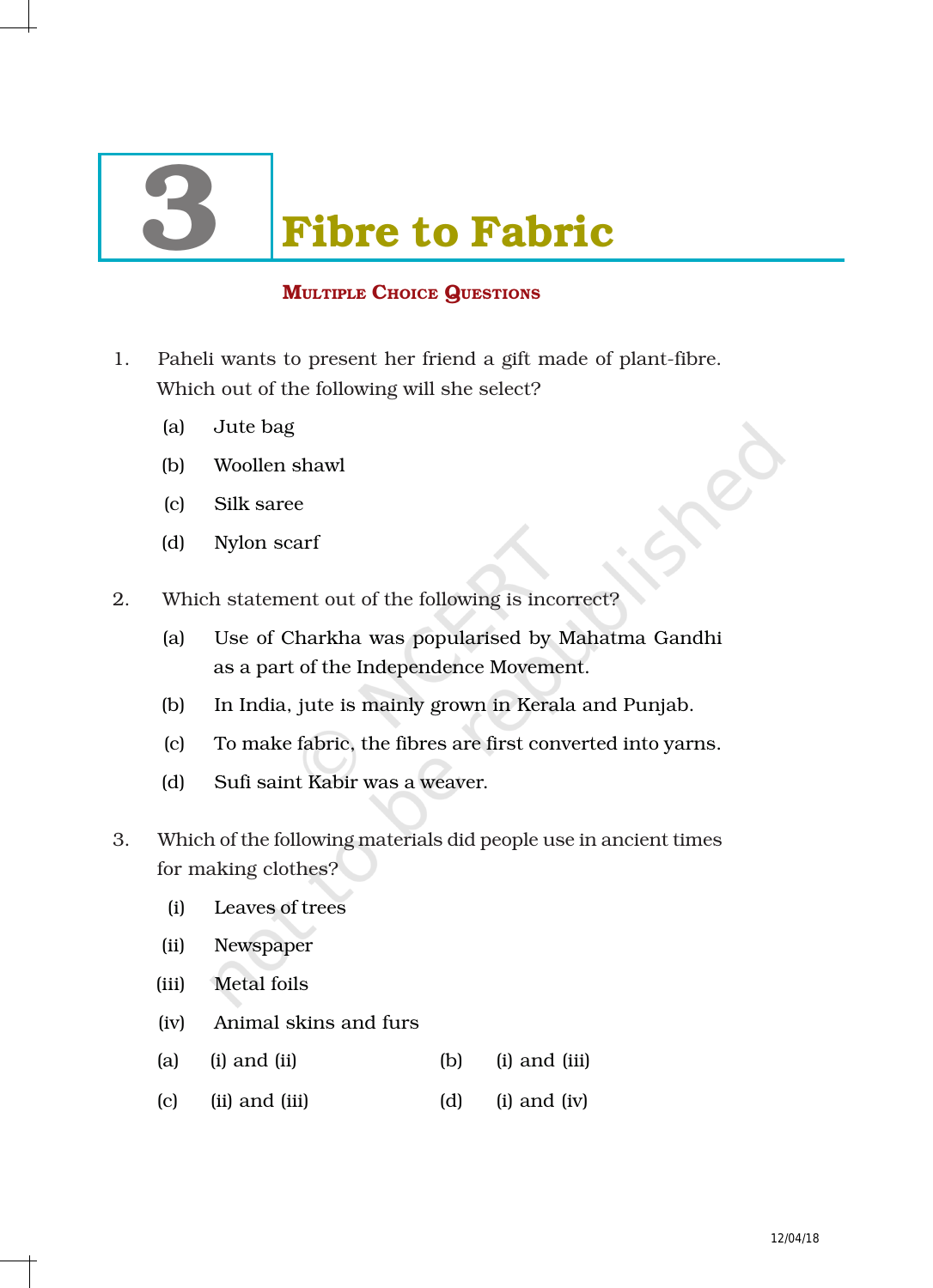- 4. Which of the following is not a natural fibre?
	- (a) Cotton
	- (b) Jute
	- (c) Nylon
	- (d) Flax
- 5. Which set of substances is not used for making fibres?
	- (a) Silk, chemicals
	- (b) Yak hair, camel hair
	- (c) Husk, bones
	- (d) Flax, wool
- 6. Boojho went to a cloth shop. There he found a fabric which was smooth to touch, had vibrant colour and shine. The fabric could be
	- (a) Cotton
	- (b) Wool
	- (c) Silk
	- (d) Jute
- 7. Which part of the jute plant is used for getting jute fibre?
	- (a) Flower
	- (b) Stem
	- (c) Fruit
	- (d) Leaf
- 8. Yarn is woven to get fabric using
	- (a) charkha
	- (b) spinning machines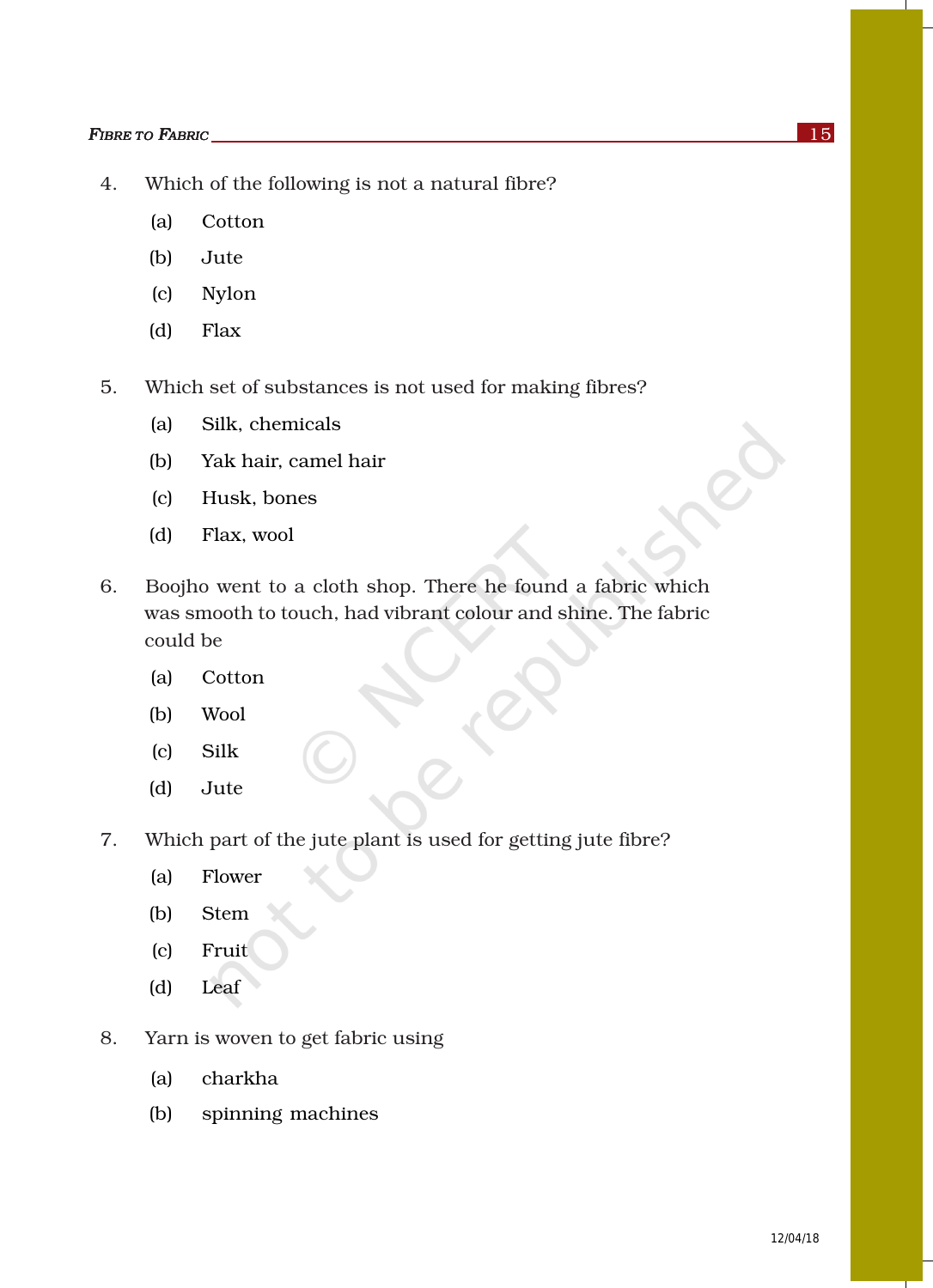- (c) looms
- (d) knitting needles
- 9. Beera is a farmer. His field has black soil and the climate is warm. Which fibre yielding plant should he grow in his field?
	- (a) Jute
	- (b) Cotton
	- (c) Coconut
	- (d) Wool
- 10. The correct sequence to get cloth is :
	- (a) fibre  $\rightarrow$  fabric  $\rightarrow$  yarn
	- (b) fibre  $\rightarrow$  yarn  $\rightarrow$  fabric
	- (c) fabric  $\rightarrow$  yarn  $\rightarrow$  fibre
	- (d) yarn  $\rightarrow$  fibre  $\rightarrow$  fabric
- 11. Boojho wants to make yarn from fibre at home. Which of the following will he use to carry out the task?
	- (a) Powerloom
	- (b) Handloom
	- (c) Charkha
	- (d) Knitting needles

### VERY SHORT ANSWER QUESTIONS

12. Yarn, fabric and fibres are related to each other. Show the relationship by filling the blanks in the following sentence.

Fabric of cotton saree is made by weaving cotton\_\_\_\_\_\_which in turn is made by spinning thin cotton  $\frac{1}{1-\frac{1}{1-\frac{1}{1-\frac{1}{1-\frac{1}{1-\frac{1}{1-\frac{1}{1-\frac{1}{1-\frac{1}{1-\frac{1}{1-\frac{1}{1-\frac{1}{1-\frac{1}{1-\frac{1}{1-\frac{1}{1-\frac{1}{1-\frac{1}{1-\frac{1}{1-\frac{1}{1-\frac{1}{1-\frac{1}{1-\frac{1}{1-\frac{1}{1-\frac{1}{1-\frac{1}{1-\frac{1}{1-\frac{1}{1-\frac{1}{1-\frac{1}{1-\frac{1}{1$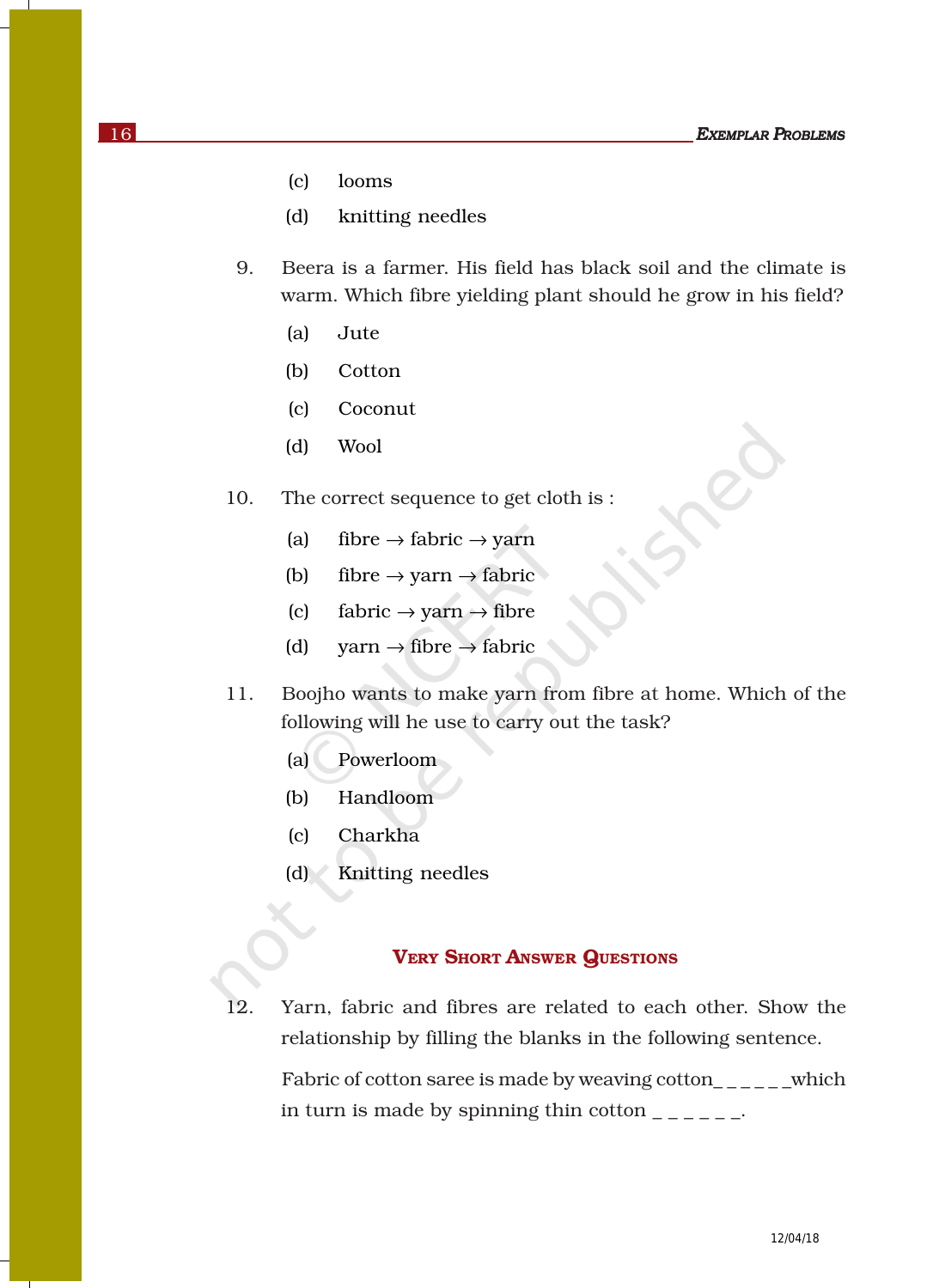- 13. Some terms related to fabrics are jumbled up and given below. Write them in their correct form.
	- (a) onttoc (b) sinnping
	- (c) vingwea (d) bisref
- 14. State whether the following statements are **true** or **false**. If false, correct them.
	- (a) Silk is a plant fibre.
	- (b) Jute is obtained from the leaves of a plant.
	- (c) Weaving is a process of arranging two sets of yarn together.
	- (d) Cotton yarn on burning gives an odour similar to that of a burning paper.
- 15. The following is an answer given by Boojho to a question asked by his teacher— "Cotton, wool, silk and jute are classified as natural fibres whereas nylon and polyester are classified as synthetic fibres."

Can you tell what question the teacher has asked?

- 16. Once, Paheli visited a tailor shop and brought home some cuttings of fabric to study their properties. She took two pieces and found that one of the pieces were shrinking when it was burnt with a candle. However the other did not shrink on burning. Can you help her to find out which of the two was a cotton fabric and which a silk fabric?
- 17. One way of making fabric from yarn is weaving, what is the other?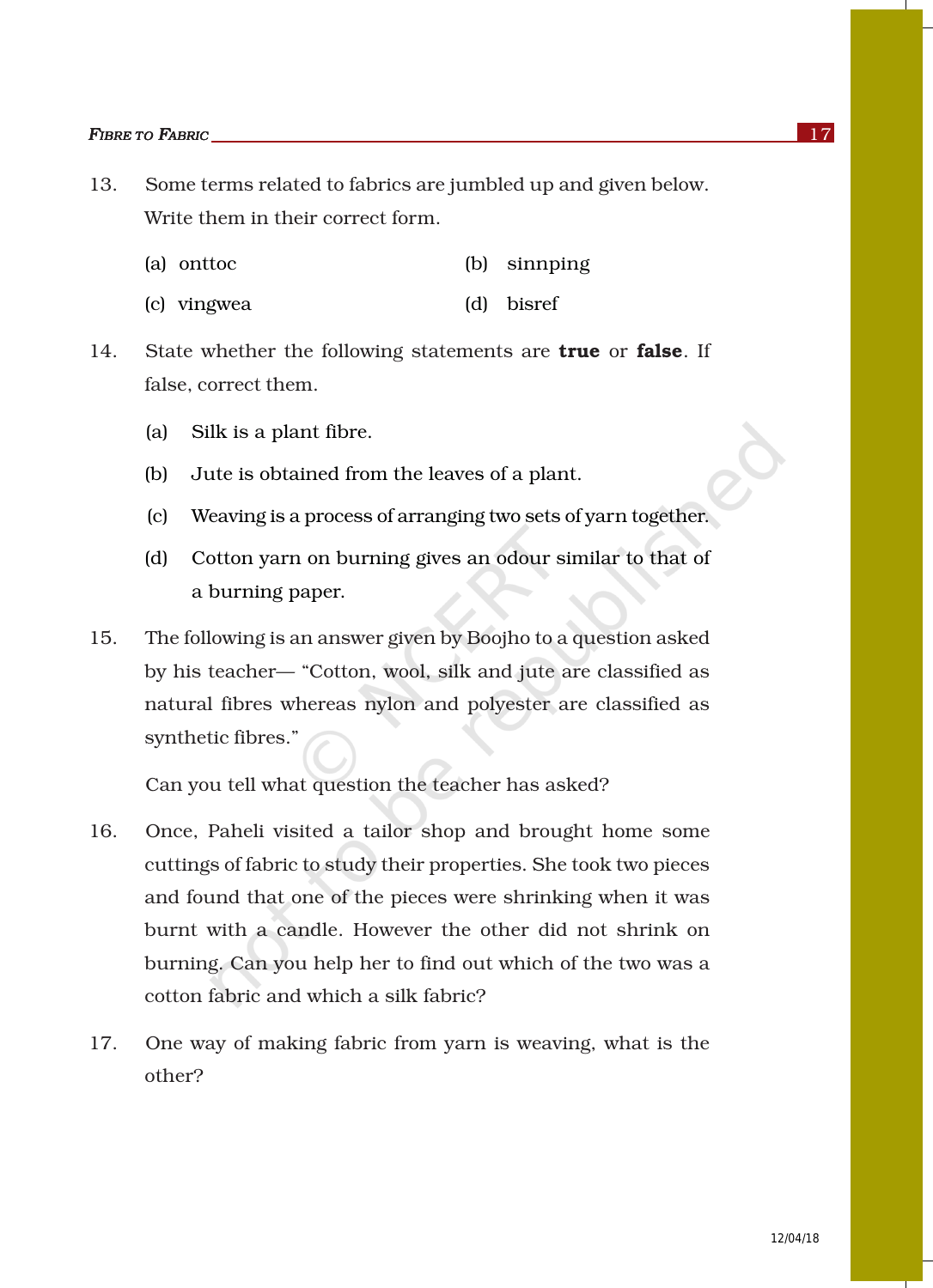#### **SHORT ANSWER QUESTIONS**

- 18. Boojho with perfect eyesight was finding it difficult to pass a thread through the eye of a needle. What can be the possible reason for this?
- 19. In ancient times stitching was not known. People used to simply drape the fabrics around different parts of their body. Even today a number of unstitched fabrics are used by both men and women. Can you give four such examples of clothes?
- 20. Match the articles given in **Column I** with the articles of Column II

|     | <b>COLUMN I</b>     |       | <b>COLUMN II</b> |
|-----|---------------------|-------|------------------|
| (a) | Sweater             | (I)   | Cotton           |
| (b) | <b>Cotton bolls</b> | (ii)  | Wool             |
| (c) | Dhoti               | (iii) | Ginning          |
| (d) | <b>Gunny bags</b>   | (iv)  | Jute             |

21. Fill in the blanks to complete the life story of cotton fibre.

My parents, cotton plants were grown in \_\_\_\_\_\_\_soil and \_\_\_\_\_ climate. The plants bore fruits called \_\_\_\_\_\_ . I, the cotton fibre was separated from seeds in the cotton bolls by the process of \_\_\_\_\_\_. Other cotton fibres and myself were made into yarn by the process of \_\_\_\_\_\_. The yarn was \_\_\_\_\_\_\_to give beautiful colours and then\_\_\_\_\_\_\_to get cotton fabric.

22. Match the terms given in **Column I** with the statements given in Column II.

#### Column I Column II

- 
- 
- (a) Weaving (i) A single yarn used to make a fabric
- (b) Knitting (ii) Combing of cotton fibres to remove seeds